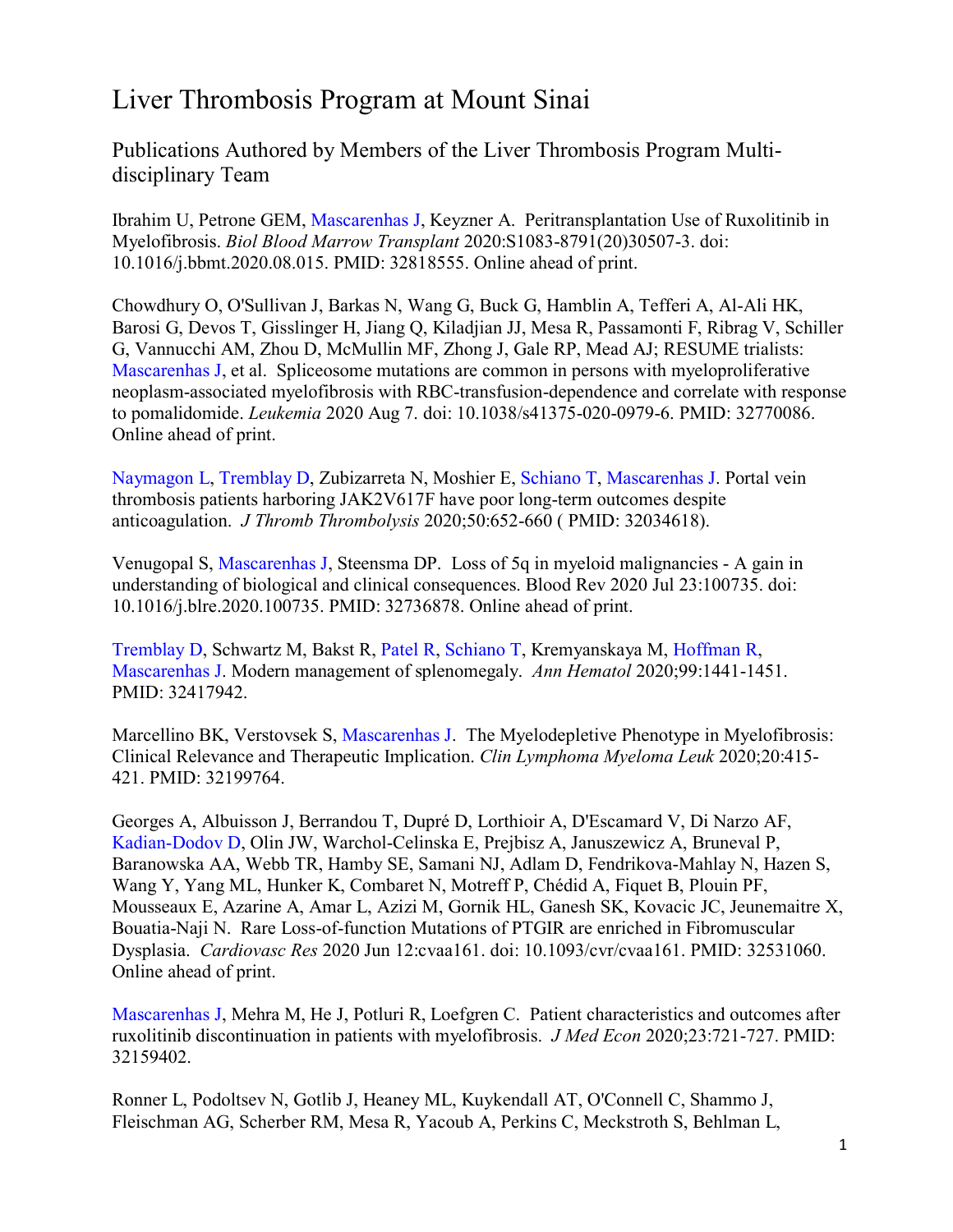Chiaramonte M, Salehi M, Ziadkhanpour K, Nguyen H, Siwoski O, Hung AK, Janania Martinez M, Nguyen J, Patel S, Kollipara R, Dave A, Randall M, Grant M, Harrison M, Fernandez Soto P,

Tremblay D, Hoffman R, Moshier E, Mascarenhas J. Persistent leukocytosis in polycythemia vera is associated with disease evolution but not thrombosis. *Blood* 2020;135:1696-1703. PMID: 32107559.

Coltoff A, Mesa R, Gotlib J, Shulman J, Rampal RK, Siwoski O, Yacoub A, Moliterno A, Yang A, Braunstein E, Gerds AT, Hobbs GS, Winton EF, Goel S, Wadleigh M, Tremblay D, Moshier E, Mascarenhas J. Real-World Outcomes of Ruxolitinib Treatment for Polycythemia Vera. *Clin Lymphoma Myeloma Leuk* 2020:S2152-2650(20)30265-2. doi: 10.1016/j.clml.2020.05.019. PMID: 32624445. Online ahead of print.

Tremblay D, Naymagon L, Troy K, Cromwell C, Edwards C, Schiano T, Kremyanskaya M, Mascarenhas J. The utility of thrombophilia testing in patients with newly diagnosed portal vein thrombosis. *Blood Coagul Fibrinolysis* 2020;31:213-218. PMID: 32101880.

Tremblay D, Mascarenhas J. Novel Therapies in Polycythemia Vera. *Curr Hematol Malig Rep* 2020;15:133-140. PMID: 32034662.

Mascarenhas J. Interferon-α: alternative first- or second-line therapeutic option for polycythaemia vera. Lancet Haematol 2020;7:e178-e179. PMID: 32014126.

Tremblay D, King A, Li L, Moshier E, Coltoff A, Koshy A, Kremyanskaya M, Hoffman R, Mauro MJ, Rampal RK, Mascarenhas J. Risk factors for infections and secondary malignancies in patients with a myeloproliferative neoplasm treated with ruxolitinib: a dual-center, propensity score-matched analysis. *Leuk Lymphoma* 2020;61:660-667. PMID: 31711337.

Naymagon L, Tremblay D, Zubizarreta N, Moshier E, Naymagon S, Mascarenhas J, Schiano T. The natural history, treatments, and outcomes of portal vein thrombosis in patients with inflammatory bowel disease. *Inflamm Bowel Dis* 2020 Mar 18;izaa053. doi: 10.1093/ibd/izaa053. PMID: 32185400. Online ahead of print.

Zhou S, Tremblay D, Hoffman R, Kremyanskaya M, Najfeld V, Li L, Moshier E, Mascarenhas J. Clinical Benefit Derived from Decitabine Therapy for Advanced Phases of Myeloproliferative Neoplasms. *Acta Haematol* 2020 Mar 11:1-9. doi: 10.1159/000506146. PMID: 32160610. Online ahead of print.

Naymagon L, Tremblay D, Zubizarreta D; Moshier E, Troy K, Schiano T, Mascarenhas J. The efficacy and safety of direct oral anticoagulants in non-cirrhotic portal vein thrombosis. *Blood Adv* 2020;4:655-666. PMID: 32078681.

Naymagon L, Tremblay D, Schiano T, Mascarenhas J. The role of anticoagulation in pylephlebitis: a retrospective examination of characteristics and outcomes. *J Thromb Thrombolysis* 2020;49:325-331. PMID: 31493290.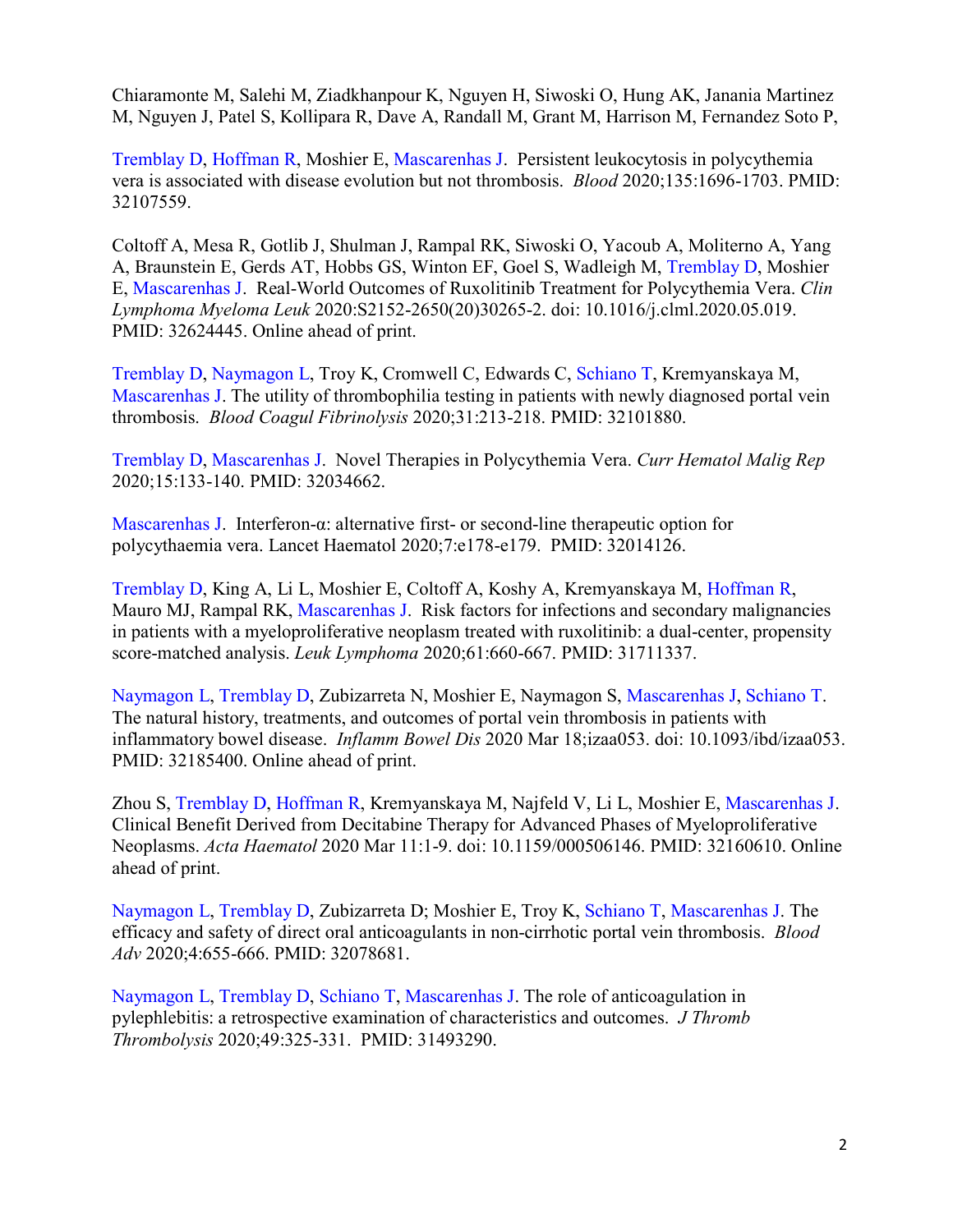Tremblay D, Vogel A, Moshier E, Hoffman R, Kremyanskaya M, Zhou S, Schiano T, Mascarenhas J. Outcomes of splanchnic vein thrombosis in patients with myeloproliferative neoplasms in a single center experience. *Eur J Haematol* 2020;104:72-73. PMID: 31587352.

Olin JW, Di Narzo AF, d'Escamard V, Kadian-Dodov D, Cheng H, Georges A, King A, Thomas A, Barwari T, Michelis KC, Bouchareb R, Bander E, Anyanwu A, Stelzer P, Filsoufi F, Florman S, Civelek M, Debette S, Jeunemaitre X, Björkegren JLM, Mayr M, Bouatia-Naji N, Hao K, Kovacic JC. A plasma proteogenomic signature for fibromuscular dysplasia. *Cardiovasc Res* 2020;116:63-77. PMID: 31424497.

Sapre M, Tremblay D, Wilck E, James A, Leiter A, Coltoff A, Koshy AG, Kremyanskaya M, Hoffman R, Mascarenhas JO, Gallagher EJ. Metabolic Effects of JAK1/2 Inhibition in Patients with Myeloproliferative Neoplasms. *Sci Rep* 2019;9:16609. PMID: 31719581.

Ronner L, Mascarenhas J, Moshier EL. Response to meta-analysis of leukocytosis and thrombosis in essential thrombocythemia and polycythemia vera. *Blood Adv* 2019;3:3010-3012. PMID: 31648311.

Yacoub A, Mascarenhas J, Kosiorek H, Prchal JT, Berenzon D, Baer MR, Ritchie E, Silver RT, Kessler C, Winton E, Finazzi MC, Rambaldi A, Vannucchi AM, Leibowitz D, Rondelli D, Arcasoy MO, Catchatourian R, Vadakara J, Rosti V, Hexner E, Kremyanskaya M, Sandy L, Tripodi J, Najfeld V, Farnoud N, Papaemmanuil E, Salama M, Singer-Weinberg R, Rampal R, Goldberg JD, Barbui T, Mesa R, Dueck AC, Hoffman R. Pegylated interferon alfa-2a for polycythemia vera or essential thrombocythemia resistant or intolerant to hydroxyurea. *Blood* 2019;134:1498-1509. PMID: 31515250.

Cimen Bozkus C, Roudko V, Finnigan JP, Mascarenhas J, Hoffman R, Iancu-Rubin C, Bhardwaj N. Immune Checkpoint Blockade Enhances Shared Neoantigen-Induced T-cell Immunity Directed against Mutated Calreticulin in Myeloproliferative Neoplasms. *Cancer Discov* 2019;9:1192-1207. PMID: 31266769.

Mascarenhas J, Lu M, Kosiorek H, Virtgaym E, Xia L, Sandy L, Mesa R, Petersen B, Farnoud N, Najfeld V, Rampal R, Dueck A, Hoffman R. Oral idasanutlin in patients with polycythemia vera. *Blood* 2019;134:525-533. PMID: 31167802.

Marcellino B, Mascarenhas J. Management of advanced phase myeloproliferative neoplasms. *Clin Adv Hematol Oncol* 2019;17:405-411. PMID: 31449507.

Tamari R, Rapaport F, Zhang N, McNamara C, Kuykendall A, Sallman DA, Komrokji R, Arruda A, Najfeld V, Sandy L, Medina J, Litvin R, Famulare CA, Patel MA, Maloy M, Castro-Malaspina H, Giralt SA, Weinberg RS, Mascarenhas JO, Mesa R, Rondelli D, Dueck AC, Levine RL, Gupta V, Hoffman R, Rampal RK. Impact of High-Molecular-Risk Mutations on Transplantation Outcomes in Patients with Myelofibrosis. *Biol Blood Marrow Transplant* 2019;25:1142-1151. PMID: 30625392.

Levavi H, Tripodi J, Marcellino B, Mascarenhas J, Jones AV, Cross NCP, Gruenstein D, Najfeld V. A Novel t(1;9)(p36;p24.1) JAK2 Translocation and Review of the Literature. *Acta Haematol* 2019;142:105-112. PMID: 31063994.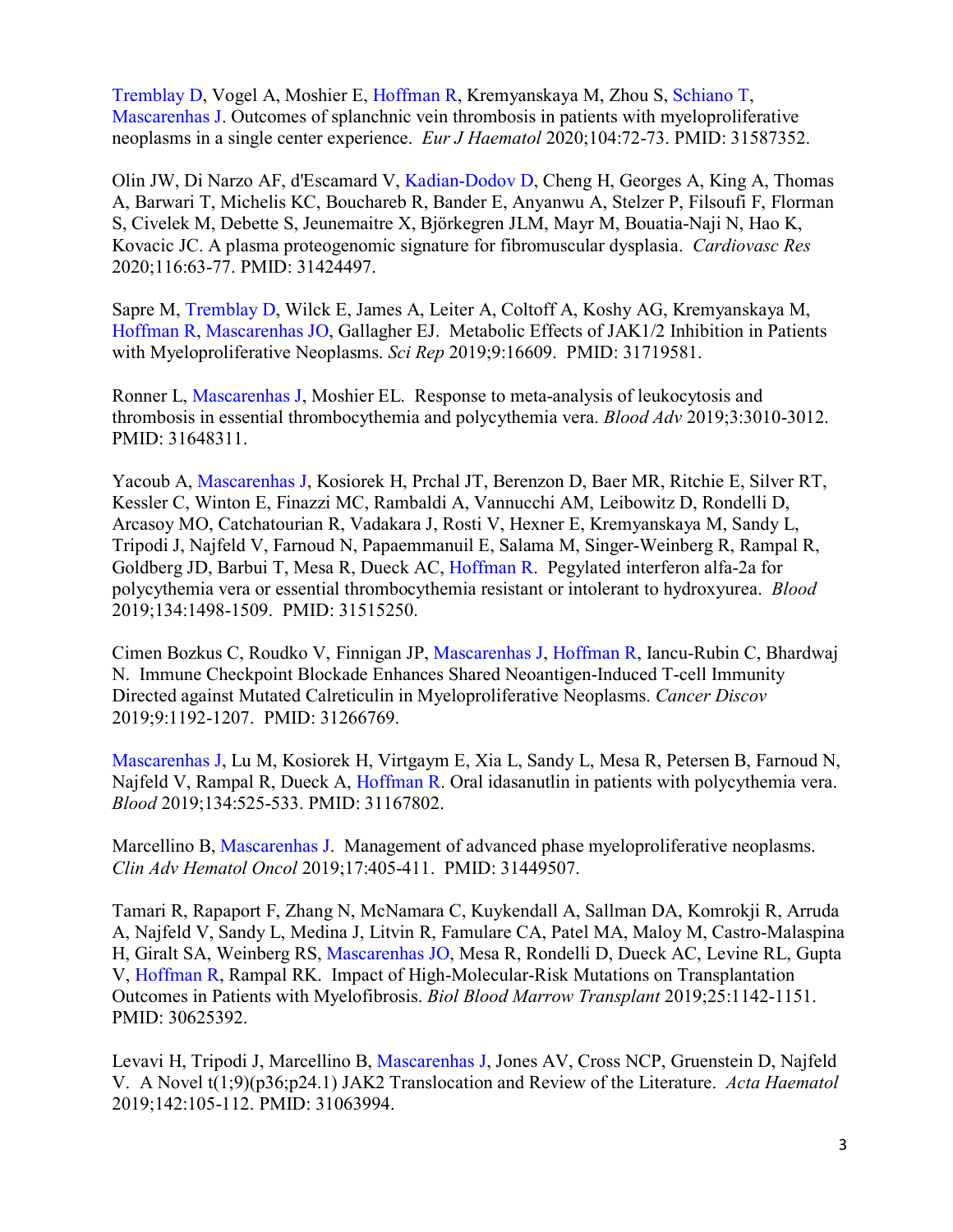Gornik HL, Persu A, Adlam D, Aparicio LS, Azizi M, Boulanger M, Bruno RM, de Leeuw P, Fendrikova-Mahlay N, Froehlich J, Ganesh SK, Gray BH, Jamison C, Januszewicz A, Jeunemaitre X, Kadian-Dodov D, Kim ES, Kovacic JC, Mace P, Morganti A, Sharma A, Southerland AM, Touzé E, van der Niepen P, Wang J, Weinberg I, Wilson S, Olin JW, Plouin PF. First International Consensus on the diagnosis and management of fibromuscular dysplasia. *Vasc Med* 2019;24:164-189. PMID: 30648921.

Mascarenhas J, Baer MR, Kessler C, Hexner E, Tremblay D, Price L, Sandy L, Weinberg R, Pahl H, Silverman LR, Goldberg JD, Kosiorek H, Dueck AC, Hoffman R. Phase II trial of Lestaurtinib, a JAK2 inhibitor, in patients with myelofibrosis. *Leuk Lymphoma* 2019;60:1343- 1345. PMID: 30668266.

Gupta V, Kosiorek HE, Mead A, Klisovic RB, Galvin JP, Berenzon D, Yacoub A, Viswabandya A, Mesa RA, Goldberg J, Price L, Salama ME, Weinberg RS, Rampal R, Farnoud N, Dueck AC, Mascarenhas JO, Hoffman R. Ruxolitinib Therapy Followed by Reduced-Intensity Conditioning for Hematopoietic Cell Transplantation for Myelofibrosis: Myeloproliferative Disorders Research Consortium 114 Study. *Biol Blood Marrow Transplant* 2019;25:256-264. PMID: 30205231.

Gornik HL, Persu A, Adlam D, Aparicio LS, Azizi M, Boulanger M, Bruno RM, De Leeuw P, Fendrikova-Mahlay N, Froehlich J, Ganesh SK, Gray BH, Jamison C, Januszewicz A, Jeunemaitre X, Kadian-Dodov D, Kim ESH, Kovacic JC, Mace P, Morganti A, Sharma A, Southerland AM, Touzé E, Van der Niepen P, Wang J, Weinberg I, Wilson S, Olin JW, Plouin PF; Working Group 'Hypertension and the Kidney' of the European Society of Hypertension (ESH) and the Society for Vascular Medicine (SVM). First international consensus on the diagnosis and management of fibromuscular dysplasia. *J Hyperten* 2019;37:229-252. PMID: 30640867.

Tremblay D, Putra J, Vogel A, Winters A, Hoffman R, Schiano T, Fiel M, Mascarenhas J. The implications of liver biopsy results in patients with myeloproliferative neoplasms being treated with Ruxolitinib. *Case Rep Hematol* 2019;2019:3294046. PMID: 30723558.

Adlam D, Olson TM, Combaret N, Kovacic JC, Iismaa SE, Al-Hussaini A, O'Byrne MM, Bouajila S, Georges A, Mishra K, Braund PS, d'Escamard V, Huang S, Margaritis M, Nelson CP, de Andrade M, Kadian-Dodov D, Welch CA, Mazurkiewicz S, Jeunemaitre X; DISCO Consortium, Wong CMY, Giannoulatou E, Sweeting M, Muller D, Wood A, McGrath-Cadell L, Fatkin D, Dunwoodie SL, Harvey R, Holloway C, Empana JP, Jouven X; CARDIoGRAMPlusC4D Study Group, Olin JW, Gulati R, Tweet MS, Hayes SN, Samani NJ, Graham RM, Motreff P, Bouatia-Naji N. Association of the PHACTR1/EDN1 Genetic Locus With Spontaneous Coronary Artery Dissection. *J Am Coll Cardiol* 2019;73:58-66. PMID: 30621952.

Marcellino BK, Hoffman R, Tripodi J, Lu M, Kosiorek H, Mascarenhas J, Rampal RK, Dueck A, Najfeld V. Advanced forms of MPNs are accompanied by chromosomal abnormalities that lead to dysregulation of TP53. *Blood Adv* 2018;2:3581-3589. PMID: 30563882.

Rampal RK, Mascarenhas JO, Kosiorek HE, Price L, Berenzon D, Hexner E, Abboud CN, Kremyanskaya M, Weinberg RS, Salama ME, Menghrajani K, Najfeld V, Sandy L, Heaney ML,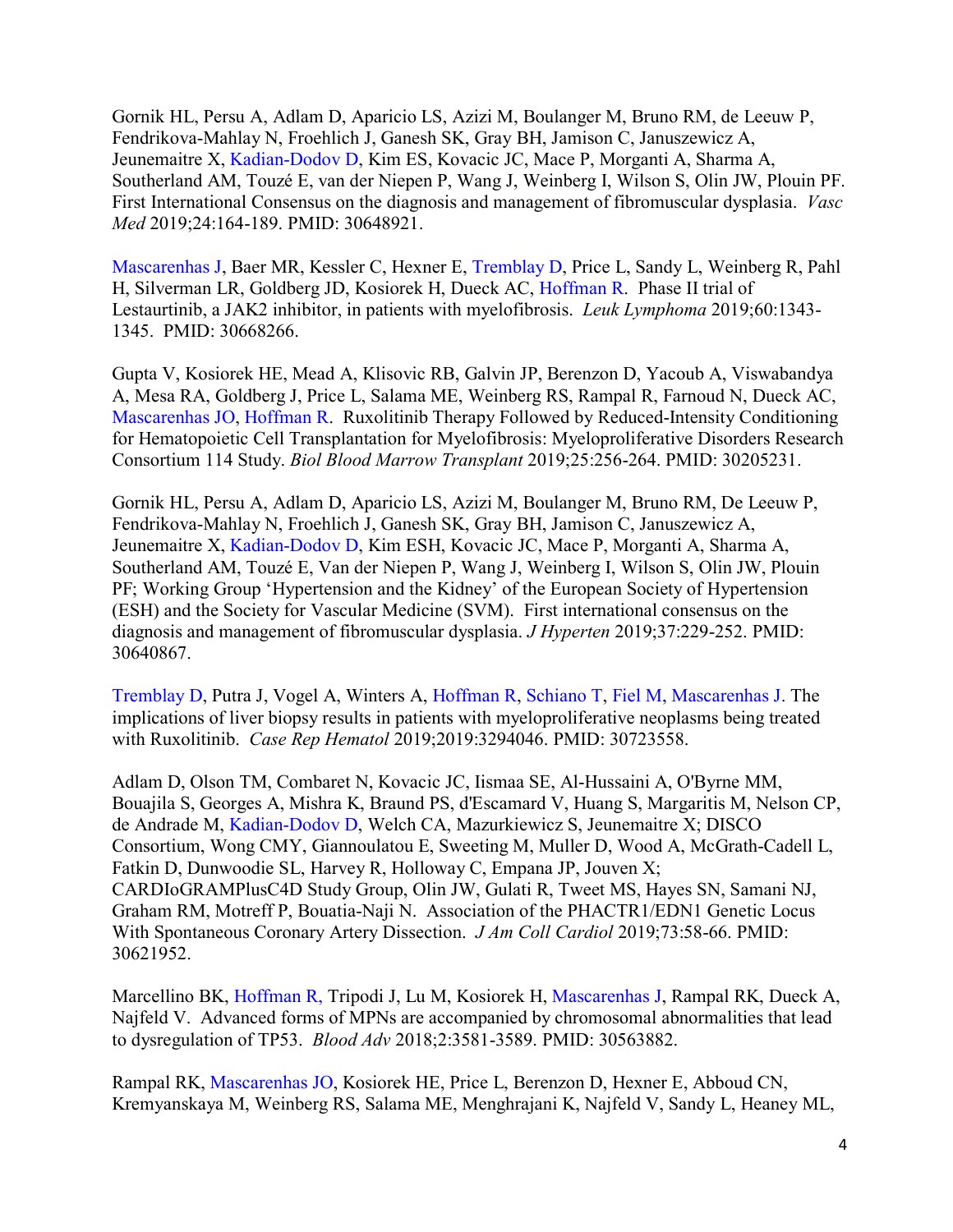Levine RL, Mesa RA, Dueck AC, Goldberg JD, Hoffman R. Safety and efficacy of combined ruxolitinib and decitabine in accelerated and blast-phase myeloproliferative neoplasms. *Blood Adv* 2018;2:3572-3580. PMID: 30563881.

Tremblay D, Mascarenhas J. Pacritinib to treat myelofibrosis patients with thrombocytopenia. *Expert Rev Hematol* 2018;11:707-714. PMID: 30001163.

Al-Fayoumi S, Hashiguchi T, Shirakata Y, Mascarenhas J, Singer JW. Pilot study of the antifibrotic effects of the multikinase inhibitor pacritinib in a mouse model of liver fibrosis. *J Exp Pharmacol* 2018;10:9-17. PMID: 29785143.

Mascarenhas J, Hoffman R, Talpaz M, Gerds AT, Stein B, Gupta V, Szoke A, Drummond M, Pristupa A, Granston T, Daly R, Al-Fayoumi S, Callahan JA, Singer JW, Gotlib J, Jamieson C, Harrison C, Mesa R, Verstovsek S. Pacritinib vs Best Available Therapy, Including Ruxolitinib, in Patients With Myelofibrosis: A Randomized Clinical Trial. *JAMA Oncol* 2018;4:652-659. PMID: 29522138.

Shreenivas A, Mascarenhas J. Emerging drugs for the treatment of Myelofibrosis. *Expert Opin Emerg Drugs* 2018;23:37-49. PMID: 29480036.

Kadian-Dodov D, Gornik HL, Gu X, Froehlich J, Bacharach JM, Chi YW, Gray BH, Jaff MR, Kim ES, Mace P, Sharma A, Kline-Rogers E, White C, Olin JW. Dissection and Aneurysm in Patients With Fibromuscular Dysplasia: Findings From the U.S. Registry for FMD. *J Am Coll Cardiol* 2016;68:176-85.

Bercu ZL, Sheth SB, Noor A, Lookstein RA, Fischman AM, Nowakowski FS, Kim E, Patel RS. Percutaneous mesocaval shunt creation in a patient with chronic portal and superior mesenteric vein thrombosis. *Cardiovasc Intervent Radiol* 2015;38:1316-9. PMID: 25189666.

Michelis KC, Olin JW, Kadian-Dodov D, d'Escamard V, Kovacic JC. Coronary artery manifestations of fibromuscular dysplasia. *J Am Coll Cardiol* 2014;64:1033-46. PMID: 25190240.

Mayer JE, Schiano TD, Fiel MI, Hoffman R, Mascarenhas JO. An association of myeloproliferative neoplasms and obliterative portal venopathy. *Dig Dis Sci* 2014;59:1638-41. PMID: 24474573.

Kadian-Dodov DL, van der Zee SA, Scott SA, Peter I, Martis S, Doheny DO, Rothlauf EB, Lubitz SA, Desnick RJ, Halperin JL. Warfarin pharmacogenetics: a controlled dose-response study in healthy subjects. *Vasc Med* 2013;18:290-7. PMID: 24029542.

Sozer S, Fiel MI, Schiano T, Xu M, Mascarenhas J, Hoffman R. The presence of JAK2V617F mutation in the liver endothelial cells of patients with Budd-Chiari syndrome. *Blood* 2009;113:5246-9. PMID: 19293426.

Pintucci G, Saunders PC, Gulkarov I, Sharony R, Kadian-Dodov DL, Bohmann K, Baumann FG, Galloway AC, Mignatti P. Anti-proliferative and anti-inflammatory effects of topical MAPK inhibition in arterialized vein grafts. *FASEB J* 2006 Feb;20(2):398-400. PMID: 16303874.